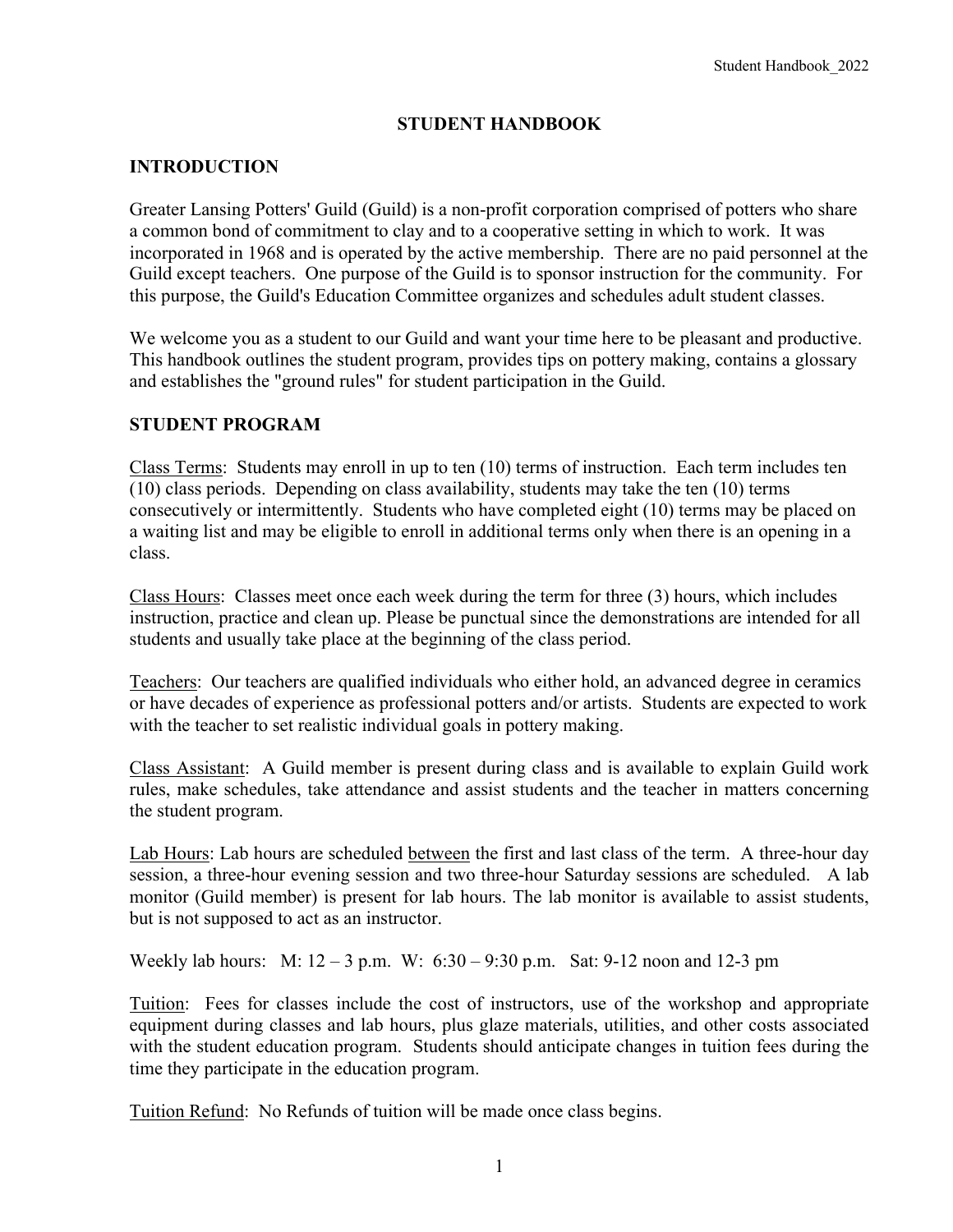# **FACILITIES, EQUIPMENT AND MATERIALS**

Students may use most of the Guild's facilities, equipment and materials **except** for the pug mills and the experimental and members' only glazes. A portable cardboard portable spray may be set up and used in the permanent glaze spray booth, once instruction on its use has been given. Other restrictions, identified in this Handbook and by the class assistant, must be followed.

Guild equipment and materials are not to be taken from the Guild, except the 100 pound allotment of clay (see clay below). Glaze material and /or clay from outside the Guild are **not** to be brought into the Guild. Our clay and glazes have been formulated to work effectively in our kiln. "Foreign" materials may contaminate our supplies and/or cause damage to your work. Highlighted below are items identified for special consideration and compliance.

Student Shelves: Each student is assigned a shelf for storage of personal items, tools, clay and ware. A few drying shelves for student use are provided; however, for your peace of mind and control over your ware during the drying process, arrange your own shelf to accommodate drying of your work to the maximum extent possible.

Clay: Each student is provided 50 pounds of clay per term. Up to 50 additional pounds may be purchased from the class assistant during the term. Recycling your clay is economically beneficial as well as making it more workable. Collapsed pots can be wedged with dry clay, wrapped in plastic bags and stored on your self for future use.

Scrap clay: Most clay is reusable--don't throw it away unless it is contaminated with such items as glaze materials and dirt. Scrap clay is clay from the cleanings of your wheel or work area, trimmings from tooling and other very wet scraps. Place the clay into barrels covered with grating by pushing it through the grating. EXAMINE YOUR CLAY SCRAP CAREFULLY FOR SPONGES, TOOLS, NEEDLES, CHAMOIS, PLASTIC, etc. THEY ARE DANGEROUS WHEN LEFT IN THE CLAY. Put **contaminated clay** (e.g., floor sweepings) into trash cans.

Sinks: Use only the sink in the main room to wash clay from tools, bats, pans, hands, etc. First, rinse these items so that most of the clay goes into the clay slop buckets so as to minimize the amount of clay that goes down the sink. Then wash them in the plastic pans in the sink then rinse with water from the tap. This saves ground water--a highly valued natural resource.

Glaze Materials: Batch glazes are for every one's use. Samples of these glazes are on display. Different glazes give different results depending on the temperature at which they are fired. Consult the glazing guidelines and discuss details with your teacher or class assistant on the matter. Some glazes are labeled for "members only" or "experimental", and these are not for students' use.

Sieves: Sieves are fragile and expensive. Use only brushes to force glaze material through a sieve. Never use a spoon or any hard object on sieves. After use, wash sieves thoroughly.

Plaster: Plaster of Paris, or plaster in any form (e.g., powder, bats, molds) is not allowed in the studio.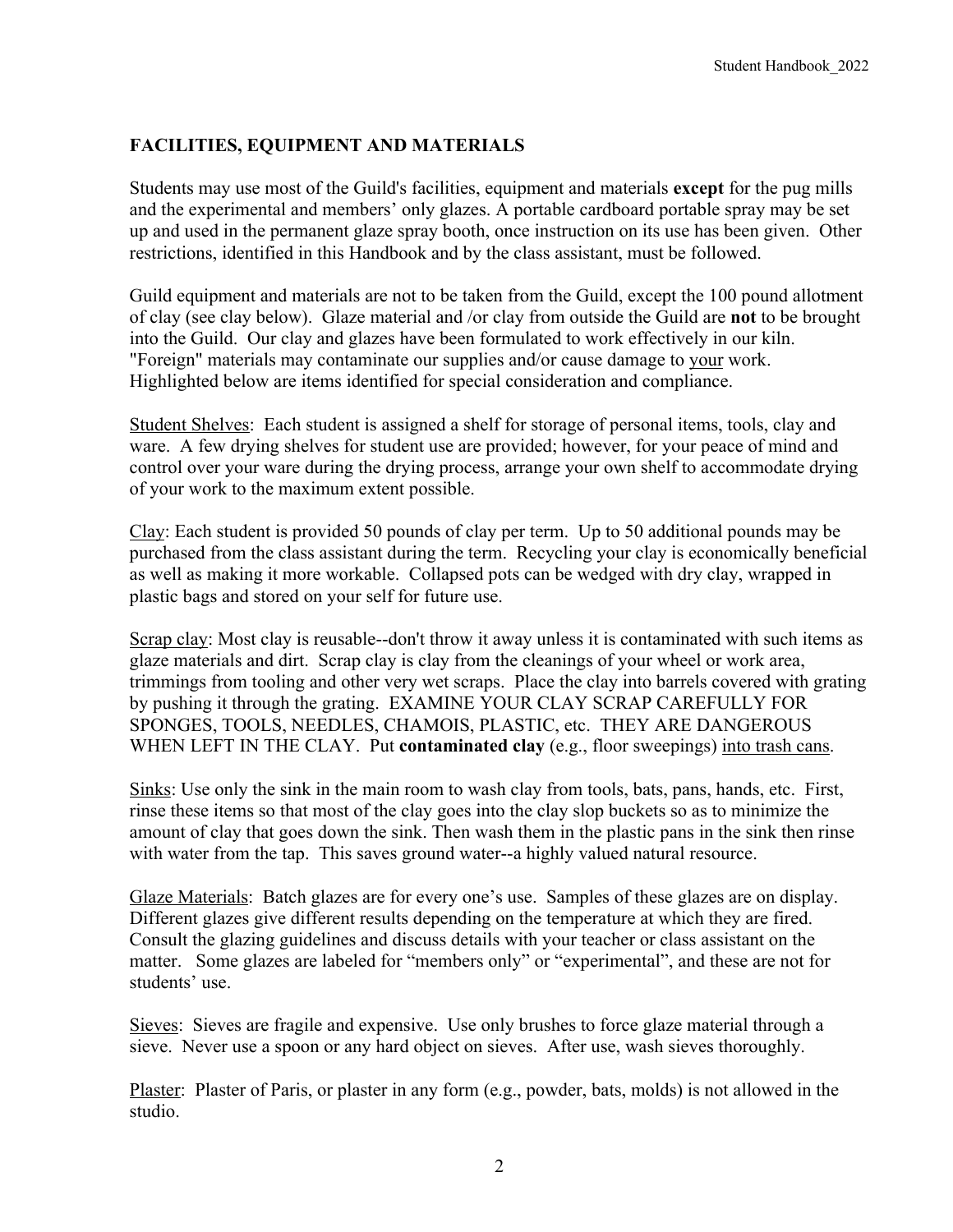## **OPERATIONAL PROCEDURES**

A general sequence of events occurs in the studio: 1) construction of the piece, 2) drying of the piece, 3) bisque firing, 4) application of glaze and 5) glaze firing. Events 1, 2, and 4 are your responsibility. Guild members will take the ware through the firing steps. Glaze ware is fired when there is sufficient ware to fill the glaze kiln. Within reason, student ware has priority in all glaze firings except the last firing before a sale.

Raw Ware: Place raw ware on the ware carts provided. Bone dry ware is very fragile, so don't handle other peoples' ware. To insure that your ware will not need to be handled unnecessarily, fill the back of the shelf first.

Bisque Ware: Claim your bisque ware as soon as it comes from the firing and store it on your shelf until you are ready to apply the glaze.

Glazed Bisque Ware: After you have applied the glaze, clean the foot (bottom), measure the piece, record the piece, fill out the kiln slip and place the piece on the proper ware cart using the same careful procedure as when handling raw ware (see raw ware above and glaze guidelines below).

Glazed Ware: After a glaze firing ware is placed on the glaze shelves Ware should remain there for at least two days so others will have an opportunity to see the results (this is an important learning experience). This procedure is required of members, visiting potters and students.

Clean Up: Each student is to clean up the area where he/she works – wheels, work areas, glazing area, wedging areas, tools, bats, floors, e.g. everything. Cleaning sponges brooms, dust pans and brushes are in ample supply for easy and efficient clean up. Any clay swept off the floor is to be placed in the trash can, not in the scrap clay barrel. Turn the wheel off when you are finished.

Points System: The points system is a method of tracking the amount of ware to be glaze fired, measured in cubic inches (one cubic inch equals one kiln point). Each student is credited with 6000 kiln points at the beginning of the term. This is translated to a maximum of 6000 cubic inches of ware that can be fired during any single term by one student. Kiln points cannot be accumulated from term to term, nor are they transferable to other persons. Intermediate and advanced students are expected to be sufficiently discerning about their ware to fire only those pieces that demonstrate quality work and aesthetic value. Your teacher and class assistant can help you make such judgments. See Glazing Guidelines in this handbook for measuring and recording pot dimensions .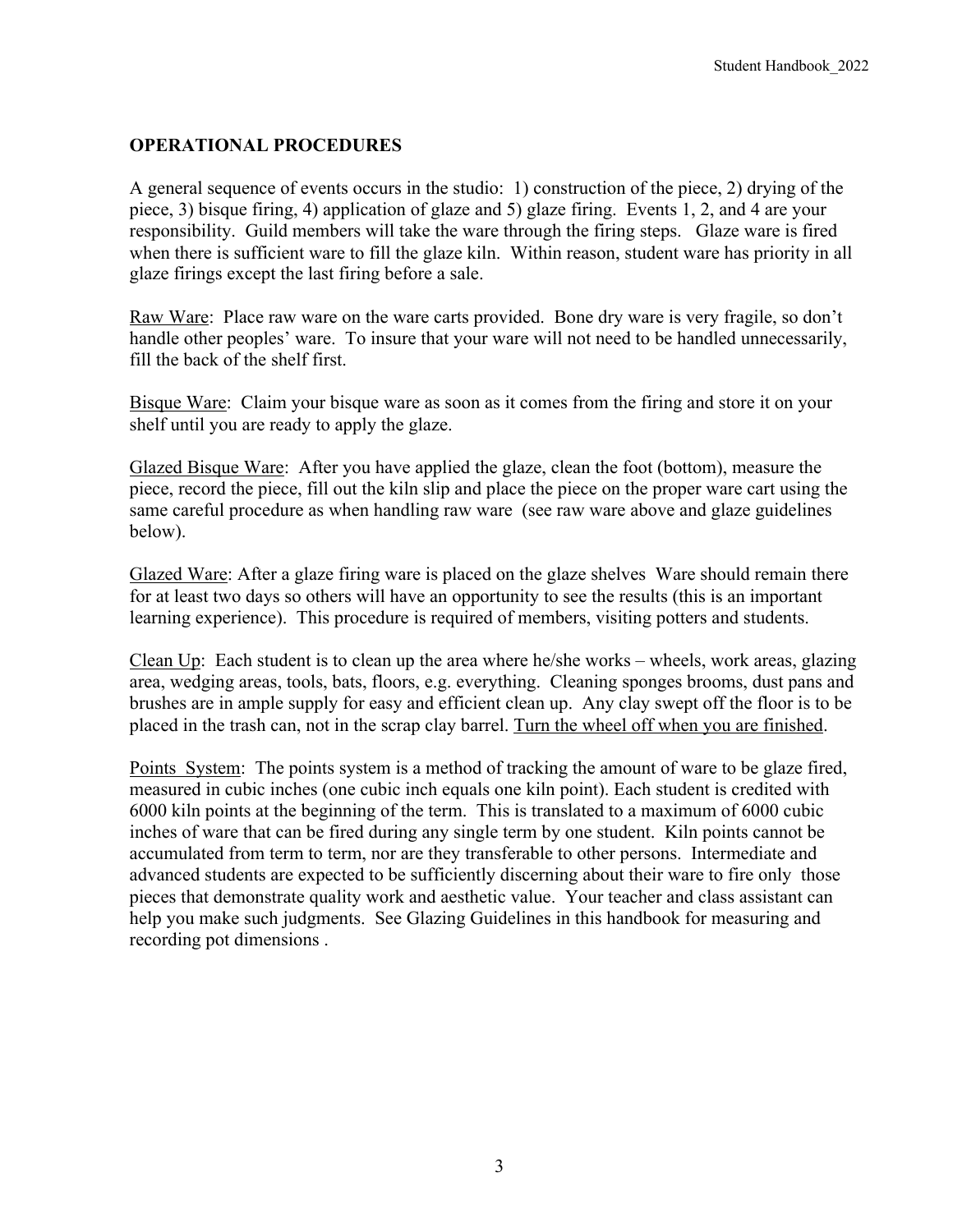Health and Safety:

- Glaze materials may cause skin irritation in some people, therefore we recommend wearing protective gloves when glazing.
- The Guild is a tobacco smoke free environment.
- Please do not bring children or guests to the guild when you are working or plan to work. You're welcome to show your friends around the Guild at other than the work times.
- Pets are not permitted at the Guild.
- Sanding raw or bisque ware must be done outside. If done inside, sanding puts excessive amount of dust and fine clay particles into the building AND lungs.

Last Class: All work on ware is to be completed by the end of the tenth class period. If you have completed your work, the class period may be used for further practice, instructor critique or individual research in the Guild library. There will be no lab hours after the last class.

**Before leaving be sure that your shelf is cleared and cleaned**. Even if you are enrolled in a class the following term, you must remove your tools, materials, ware and personal items from the Guild. An exception is glazed bisque ware that may be left on the appropriate ware cart to be fired and picked up at a later time.

# **GUILD SALES**

The Guild holds pottery sales semiannually, usually before Thanksgiving in November and before Mother's Day in May. Currently enrolled students are invited to enter up to eight (8) juried (by class assistant) pots in Guild Sales

# **HAPPY POTTING**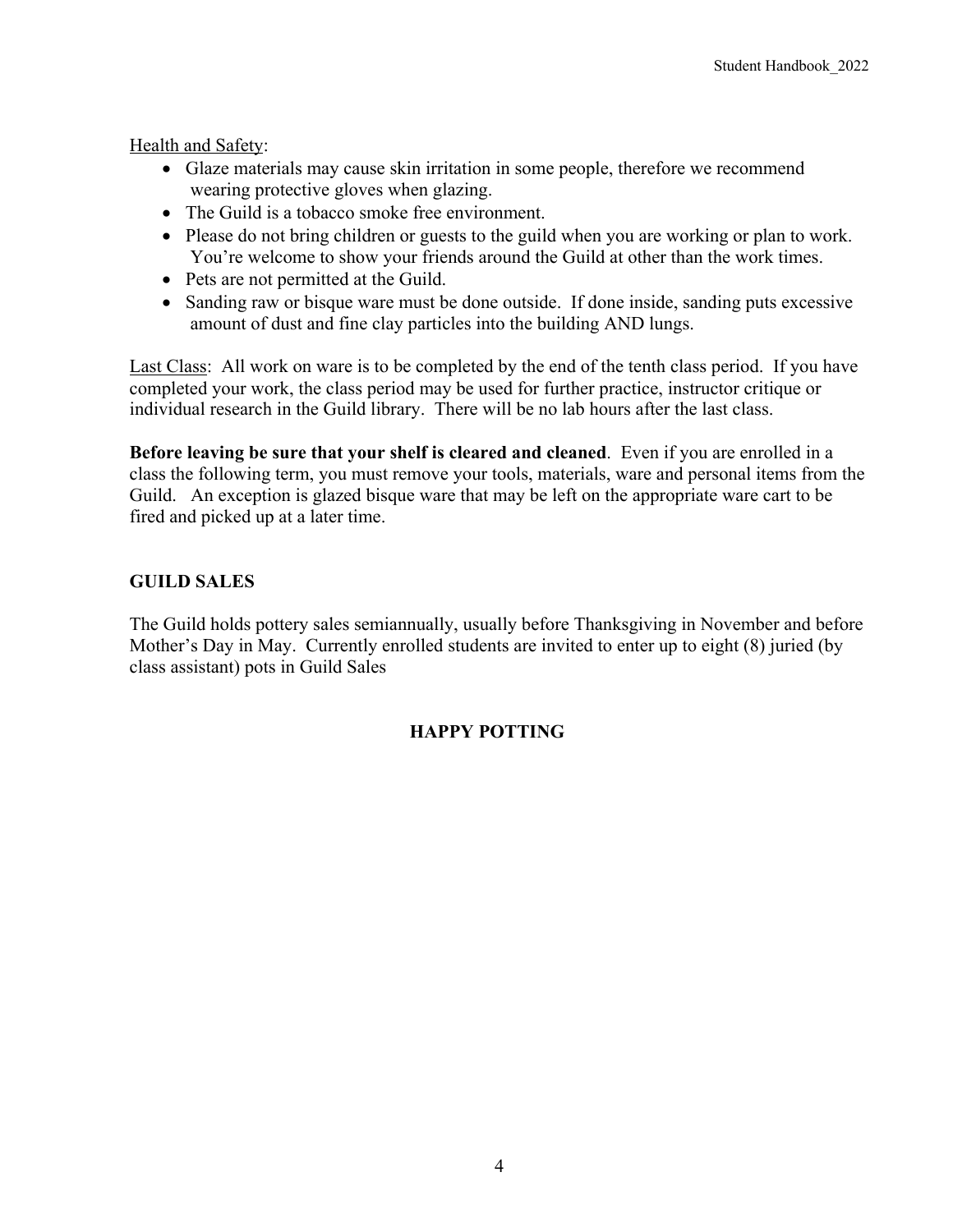## **GLAZE DEFINITIONS**

A glaze is a liquid suspension of finely ground minerals which is applied by brushing, pouring, dipping, etc. onto the surface of bisque fired ceramic ware. After drying, the ware is fired to the temperature at which the glaze ingredients will melt together to form a glassy surface coating. The three basic components of a ceramic glaze consist of:

#### 1. **A glass former**

Usually in the form of silica (sand), it gives a glazed pot a glassy surface.

### 2. **A flux**

Fluxes are added to glazes to lower the melting temperature of the silica to a range attainable in a ceramic kiln.

#### 3. **A Stabilizer**

 Usually in the form of alumina, a stabilizer both increases the viscosity of the melted glass (glaze) to prevent it from running off the pot during firing and allows the glaze to stay in a glassy state as it cools.

Although a glaze is a glass, an unmodified silica glass requires too high a temperature before melting to be of practical use in ceramics. Fluxes are added to lower the melting temperature of the silica to a range attainable in a ceramic kiln. To prevent the melted glaze from running off the pot, a stabilizer is included to increase the viscosity of the melt and disrupt the recrystallization of the glaze components during cooling.

### **Glass Former + Flux + Stabilizer = Glaze**

#### **Frequent additives to glazes**

 **Colorants** – usually oxides or carbonates of heavy metals.

 **Flocculants** – usually bentonite or Epson salts – are added to maintain glaze components in suspension and to prevent them from settling to the bottom of the container.

The characteristics of a specific glaze are determined by the exact amount and type of ingredients in the above categories. The goal is to create a glaze that meets the user's requirement for:

- A workable firing range
- Color
- Clay body fit
- Translucency
- Texture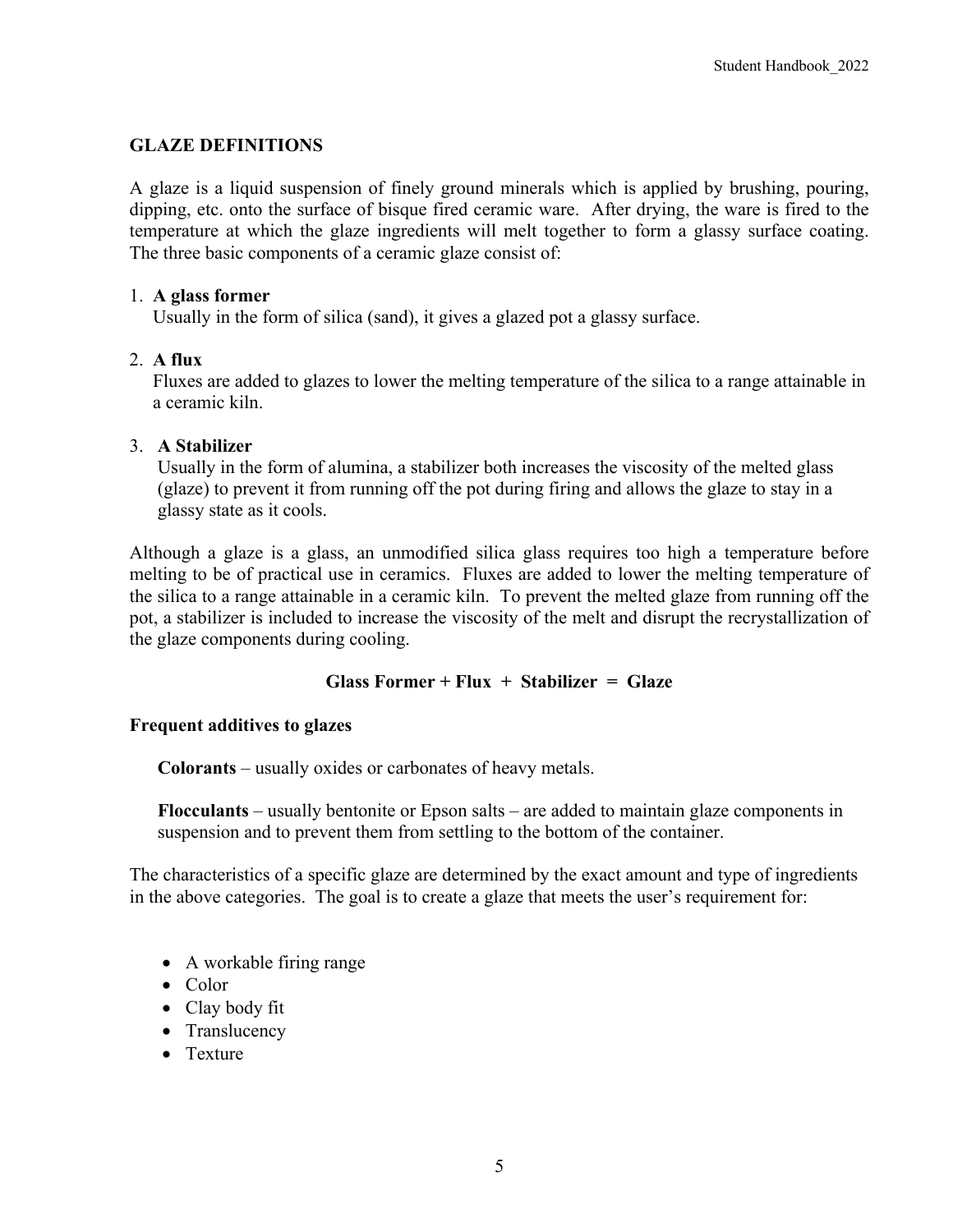## **GLAZING GUIDELINES**

#### **PREPARING Ware for glazing**

- 1. Remove dust and dirt from ware with damp sponge.
- 2. Apply wax resist to foot of pot up to 1/4" from bottom (that part of the ware that sits on the kiln shelf).

### **PREPARING THE BATCH GLAZE**

- 1. Check the batch glaze. If there are more than two (2) inches of water standing on top, call the teacher or class assistant for help in determining if water should be removed. **Do not make the adjustment yourself.**
- 2. Stir glaze thoroughly.
- 3. Check thickness with finger. Glaze should be thick enough to coat skin, but allow lines and hair to show through (coffee cream consistency is good).

### **APPLYING THE GLAZE**

- 1. Apply glaze by pouring, dipping or brushing. (See application recommendations below.)
- 2. Wipe off glaze from bottom or foot of ware. Clean off 1/4" from bottom to accommodate glaze expansion and running.
- 3. If the glaze is too thick or you are unhappy with application, wash off glaze and allow to completely dry before applying another glaze (glaze will not adhere to a wet pot).

### **MEASURING AND RECORDING POT DIMENSIONS**

- 1. Measure for cubic inches (height x depth x width). Use the chart in glaze room. For any fraction of an inch, use next higher whole number. Minimum height for any pot is two (2") regardless of actual height.
- 2. Record the dimensions and running total points in Student Points Book.

| EXAMPLE:        |                         | cumulative total |
|-----------------|-------------------------|------------------|
| Celadon bowl    | Ht 6" x 6" x 4" = 144"  | 144              |
| Segar blue vase | Ht 10" x 5" x 5" = 250" | 394              |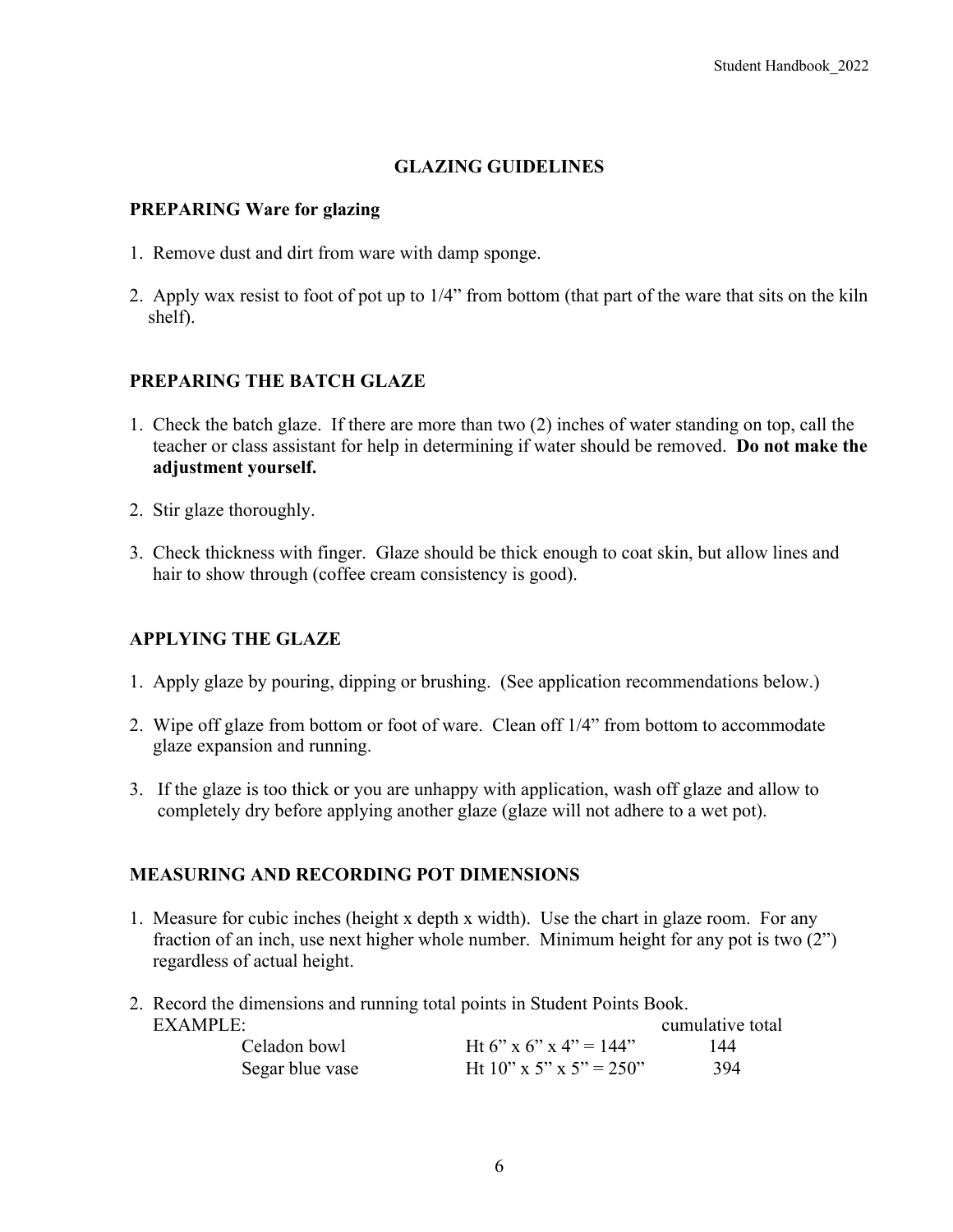3. Fill out appropriate colored kiln slip. Each glaze must be placed in a specific area of the kiln to match its maturation temperature. Check the chart in glaze room to find which color kiln slip to use.

| Cone 10 reduction fire |                                             |
|------------------------|---------------------------------------------|
| white kiln slip        | placed anywhere in kiln                     |
| blue kiln slip         | placed in coolest part of kiln              |
| pink kiln slip         | placed in hottest part of kiln              |
| yellow kiln slip       | placed anywhere except hottest part of kiln |

Place pot on ware cart corresponding with kiln slip color (put slip under pot).

Combining glazes with different firing temperatures blue + white = blue kiln slip blue + yellow = blue kiln slip white  $+$  pink = pink kiln slip combining pink  $+$  blue or pink  $+$  yellow NOT RECOMMENDED

### **APPLICATION RECOMMENDATIONS**

Do not use experimental glazes.

Check with your instructor or class assistant before you glaze a piece to determine the best method of application.

Glaze thickness is adjusted to the manner in which it is applied. When dipping, longer dips mean thicker; shorter dips mean thinner. One or two seconds is usually long enough for most glazes. Pouring can often result in very heavy glaze buildup.

When testing the effects of overlapping glazes, only overlap on the top half of the pot to avoid glazes running in the kiln. Check with your teacher or class assistant about specific glaze combinations.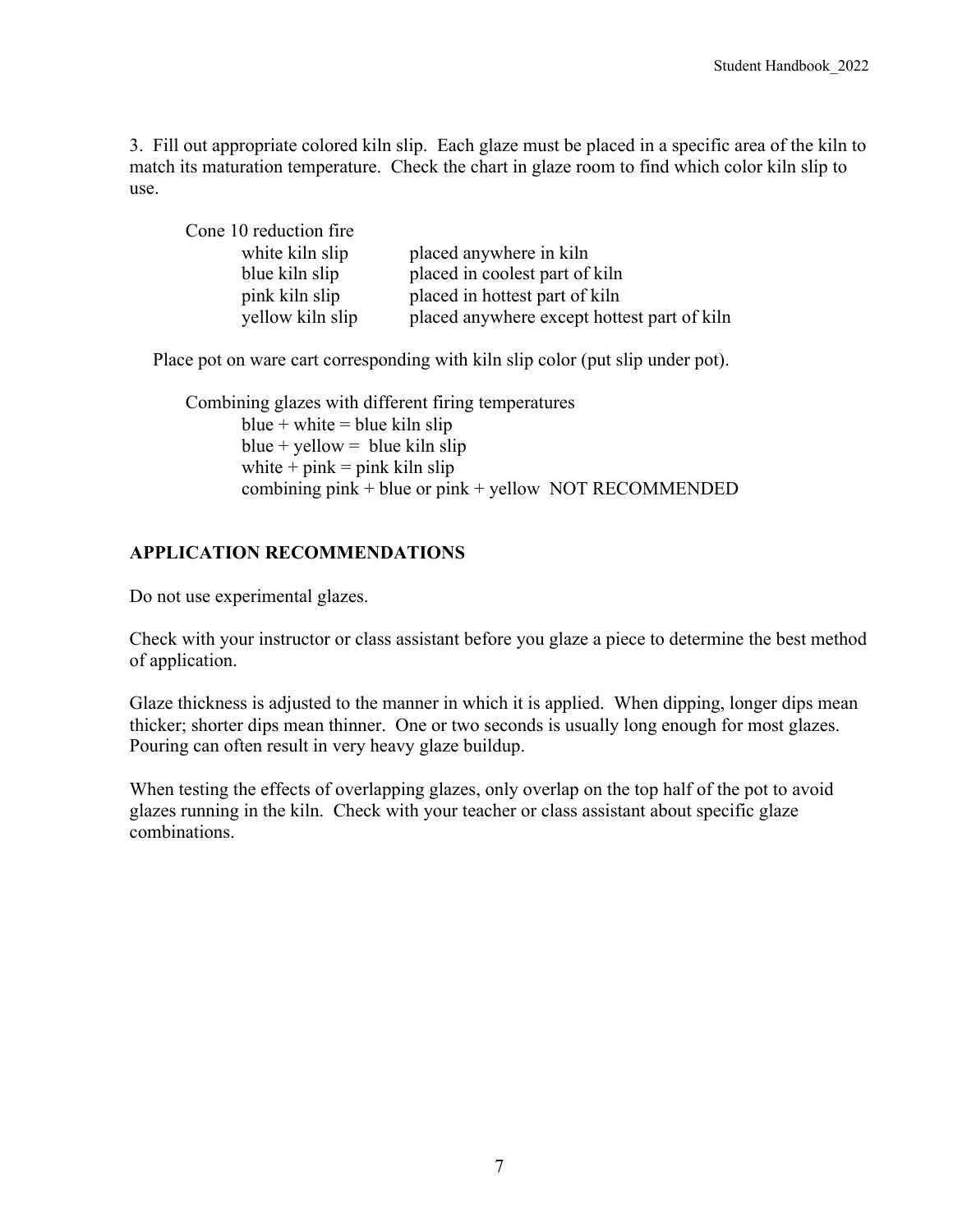#### **GLOSSARY**

**bat** A disk or slab of wood or plastic on which pottery is formed or dried.

- **batch glaze** Raw chemicals weighed to specific proportions designed to melt at predetermined temperatures and mixed with water.
- **bisque** Unglazed fired ware.

**bone dry** Unfired pottery that has lost all moisture.

**clay** Decomposed granite type rock with finely sized particles making it plastic.

**earthenware** Low fired pottery (under 2000 degrees F.) usually red or tan with an absorbency of from 5 to 20 percent.

- **engobe** (slip) Clay slip with colorants used to decorate leather hard ware and bisque ware. **foot** Ring like base of a ceramic piece, usually thicker than the surrounding body.
- **glaze** A liquid suspension of finely ground minerals which is applied by brushing, pouring, spraying, etc. on the surface of bisque-fired ceramic ware.
- **glaze fire** A firing cycle to the temperature at which the glaze materials will melt to form a glass like surface coating.

**greenware** Pottery which has not been bisque fired. Also known as bone dry ware.

**hand building** A method of making pots using slabs of clay, and using techniques of coiling and pinching.

**kick wheel** A potter's wheel powered by the potter by kicking a large wheel or treadle.

**kiln points** A system of currency to pay for glaze firing. A kiln point equals one cubic inch. At the Guild, students are allocated a specific number of kiln points.

**kiln furniture** Shelves and shelve supports used in kilns to hold ware.

**kiln slip** A piece of paper, color coded, on which is recorded a potter's name, date, type of glaze and dimensions of the ware to be fired.

**kiln wash** A protective coating of refractory materials applied to the surface of kiln shelves to prevent glaze from fusing the ware to shelves. Usually made of equal parts of flint (silica) and kaolin (china clay).

**kneading** See wedging.

**leather hard** Condition of raw ware when some moisture has left the clay body, but still soft enough to be easily carved, burnished and, in some cases, distorts the shape.

**maturity** Temperature or time at which a clay or clay body develops the desirable characteristics of maximum non porosity and hardness; or to the point at which the glaze ingredients enter into complete fusion, developing a strong bond with the body, a stable structure, maximum resistance to abrasion, and a pleasant surface texture.

**oxides** Any element which combines with oxygen. Oxides are used in pottery for color and sometimes referred to as **stains**.

- **oxidizing fire** A fire in which the kiln maintains an ample amount of oxygen. Electric kilns give an oxidizing fire.
- **plastic or plasticity** The quality of clay which allows it to be manipulated and still maintain its shape without cracking or sagging.

**raw ware** Unfired ware.

- **reduction fire** A fire in which combustion is incomplete and no free oxygen remains in the kiln chamber, thus causing the metallic coloring oxides in the glaze and body to lose oxygen and to revert to their basic metallic forms.
- **slip clay** Clay containing sufficient fluxes to function as a glaze with little or no additions. Examples: Michigan and Albany slip (very expensive).